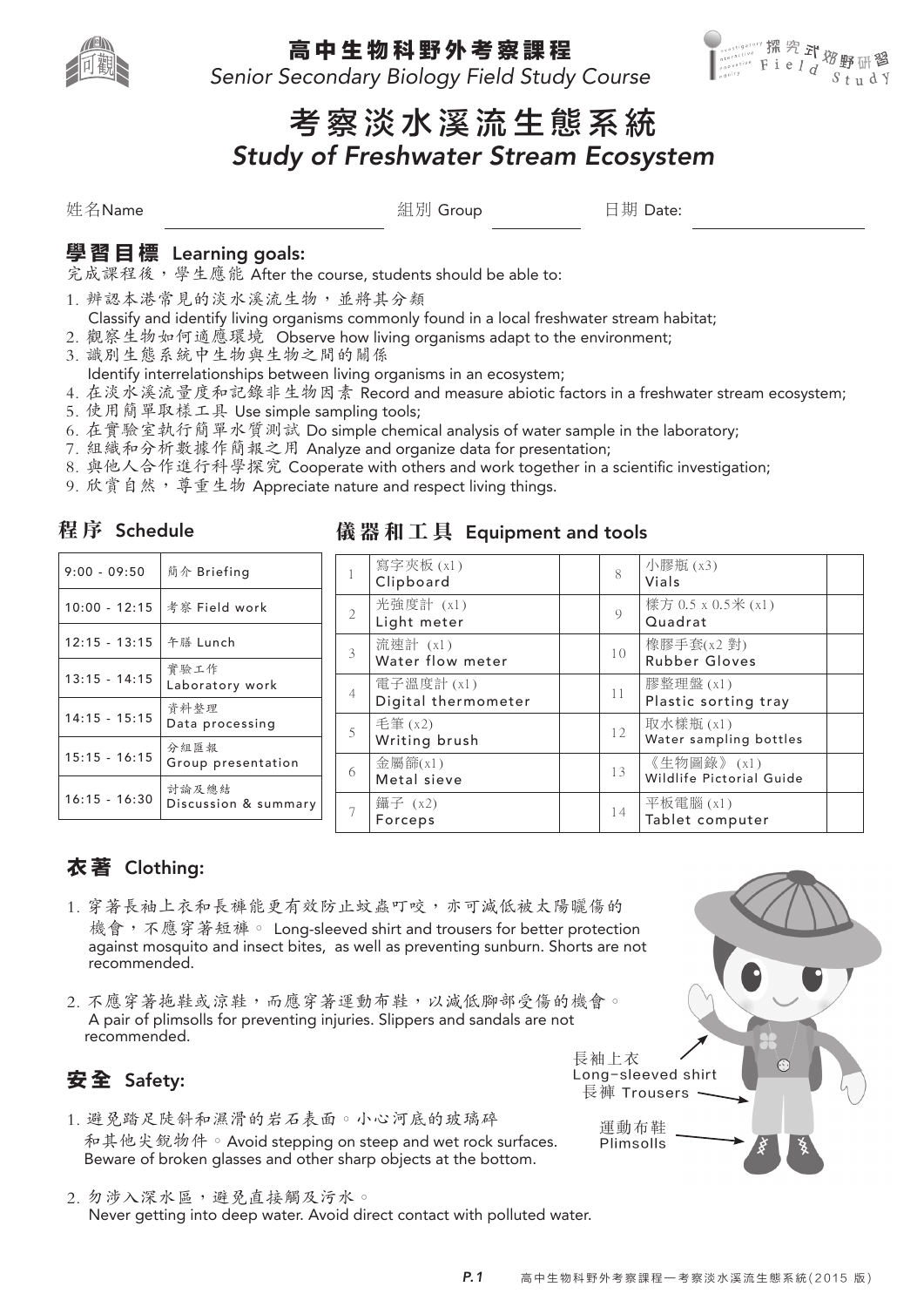

考 察 工 作 Field work



### 1. 取水樣 Water sampling

在將會進行動物調查的位置 , 小心地將溪水完全注滿水樣瓶。

At the location for animal sampling, carefully fill up the water sample bottle with stream water.

### 2. 目測調查動物 Sighting survey of animals

透過仔細觀察,搜尋生活在不同微生境的動物 — 水面上、水中和水底石塊的表面。試用攝影或攝錄,記錄各種動物的外貌

和行為特徵。By careful observation, search for animals living in different micro-habitats - on the water surface, in the water or on the submerged rock surfaces. Try to use photography or videography to record the external features and behaviour of the animals species.

| 水面動物<br>Animals on water surface |  |
|----------------------------------|--|
| 水中動物<br>Animals in the water     |  |
| 水底動物<br>Animals at the bottom    |  |

#### 3. 主動搜尋動物 Active searching for animals

a. 在有相當數量的根或莖伸入水中的位置,利用一金屬篩去收集生活在水底根莖之間或依附在根莖表面的動物

b. 用金屬篩撈起水底的枯枝落葉, 細心找尋匿藏當中的動物。

c. 輕柔地拿起水底石塊,找出棲於石塊底下和石塊縫隙的動物。

d. 將所有動物置於整理盤辨認、觀察和拍照, 隨後全部放歸原處。

a. In the regions with considerable amount of submerged plant roots or stems. Use a metal sieve to collect animals attaching on or hiding amongst the submerged plant roots or stems.

b. Use a metal sieve to scoop up the litter from the bottom. Search carefully for animals hiding amongst the litter.

c. Gently pick up small rocks from the bottom, look at animals living under the rocks and animals living in rock crevices. d. Put all the animals onto the sorting tray, identify, observe and take photos. Then release all of them to their original micro-habitats.

| 動物名稱和分類<br>Animal name and classification | 微生境 Micro-habitat<br>1. 水底根莖<br>Submerged plant roots or stems<br>2. 水底枯枝落葉<br>Submerged litter<br>3. 水底石塊<br>Submerged rocks | 抵抗捕食者方式 Anti-predation methods<br>1. 具硬殼 Bearing hard shell<br>2. 建造保護罩 Constructing protective case<br>3. 偽裝 Camouflage<br>4. 警戒色 Warning colour<br>5. 製造毒素 Producing toxin<br>6. 反應迅速 Quick reaction<br>7. 匿藏於遮蔽物 Hiding under shelters |
|-------------------------------------------|-------------------------------------------------------------------------------------------------------------------------------|-------------------------------------------------------------------------------------------------------------------------------------------------------------------------------------------------------------------------------------------|
|                                           |                                                                                                                               |                                                                                                                                                                                                                                           |
|                                           |                                                                                                                               |                                                                                                                                                                                                                                           |
|                                           |                                                                                                                               |                                                                                                                                                                                                                                           |
|                                           |                                                                                                                               |                                                                                                                                                                                                                                           |
|                                           |                                                                                                                               |                                                                                                                                                                                                                                           |
|                                           |                                                                                                                               |                                                                                                                                                                                                                                           |
|                                           |                                                                                                                               |                                                                                                                                                                                                                                           |
|                                           |                                                                                                                               |                                                                                                                                                                                                                                           |
|                                           |                                                                                                                               |                                                                                                                                                                                                                                           |
|                                           |                                                                                                                               |                                                                                                                                                                                                                                           |
|                                           |                                                                                                                               |                                                                                                                                                                                                                                           |
|                                           |                                                                                                                               |                                                                                                                                                                                                                                           |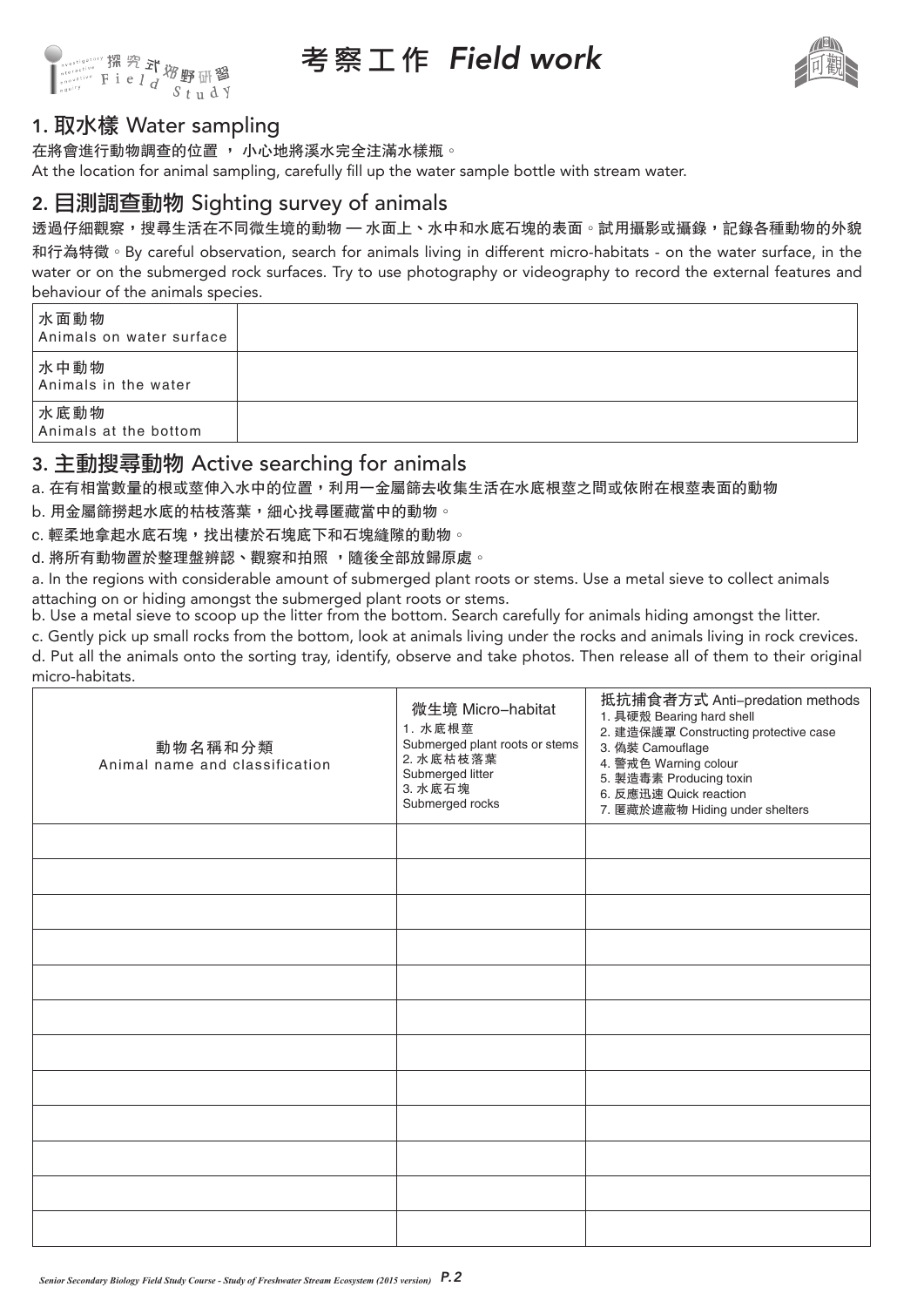

# 考 察 工 作 Field work



### 4. 樣方動物調查 Quadrat survey of animals

a. 選擇一處安全的位置,放下一個 0.5 x 0.5米的樣方,先仔細查看生活在水面和水底石塊表面的動物;輕柔地拿起水底石 塊,找出棲於石塊底下和縫隙的動物。辨認和點算樣方內找到的全部動物。拍攝每種動物的外貌特徵。

b. 記錄樣方放置位置的非生物因子,每項參數,量度三次,取其平均值。

#### c. 找另一處環境特性相同的位置 ,重覆上述工作。

a. Choose a safe area , place a 0.5 m x 0.5 m quadrat. Carefully look for animals living on the water surface and the underwater rock surfaces. Then, gently pick up small rocks from the bottom, look for animals living under the rocks and animals living in rock crevices. Identify and count all animals found within the quadrat. Take photos of external features of each animals species.

b. Record the abiotic factors of the area sampled. For each parameter, take 3 measurements and take the average.

c. Find another place with same abiotic features, repeat the above works.

| 動物名稱和分類<br>Animal name and classification | 樣方一個體數目<br>No. of individuals in<br>quadrat 1<br>(樣方内 Inside<br>Quadrat) | 樣方二個體數目<br>No. of individuals in<br>quadrat 2<br>(樣方内 Inside<br>Quadrat) | 2. 身體表面平滑 Smooth body surface<br>5. 具鉤狀結構 Equipped with hooks<br>6. 用絲線固定 Fixed by fibres<br>7. 匿藏於遮蔽物 Hiding under shelters | 適應水流方式 Adaptation to fast running water<br>1. 流線形或扁平身軀 Streamlined or flattened body<br>3. 肌肉發達的身軀或魚鰭 Muscular body or fins<br>4. 具吸盤狀結構 With sucker-like structure |
|-------------------------------------------|--------------------------------------------------------------------------|--------------------------------------------------------------------------|------------------------------------------------------------------------------------------------------------------------------|---------------------------------------------------------------------------------------------------------------------------------------------------------------------|
|                                           |                                                                          |                                                                          |                                                                                                                              |                                                                                                                                                                     |
|                                           |                                                                          |                                                                          |                                                                                                                              |                                                                                                                                                                     |
|                                           |                                                                          |                                                                          |                                                                                                                              |                                                                                                                                                                     |
|                                           |                                                                          |                                                                          |                                                                                                                              |                                                                                                                                                                     |
|                                           |                                                                          |                                                                          |                                                                                                                              |                                                                                                                                                                     |
|                                           |                                                                          |                                                                          |                                                                                                                              |                                                                                                                                                                     |
|                                           |                                                                          |                                                                          |                                                                                                                              |                                                                                                                                                                     |
|                                           |                                                                          |                                                                          |                                                                                                                              |                                                                                                                                                                     |
|                                           |                                                                          |                                                                          |                                                                                                                              |                                                                                                                                                                     |
|                                           |                                                                          |                                                                          |                                                                                                                              |                                                                                                                                                                     |
|                                           | 水流速度(m/s)<br>Water flow rate                                             | 光強度(Lux)<br>Light intensity                                              | 空氣溫度(°C)<br>Air temperature                                                                                                  | 水溫度(°C)<br>Water temperature                                                                                                                                        |
| 樣方一 Quadrat 1                             |                                                                          |                                                                          |                                                                                                                              |                                                                                                                                                                     |
|                                           |                                                                          |                                                                          |                                                                                                                              |                                                                                                                                                                     |
| 樣方二 Quadrat 2                             |                                                                          |                                                                          |                                                                                                                              |                                                                                                                                                                     |

### 5. 記錄環境因素 Recording environmental factors

a. 記下近日的降雨、雲量、氣溫等天氣資料。Note down recent weather conditions such as rainfall, cloudiness and air temperature.

b. 描述河溪周邊的環境,包括附近生境類型、土地用途、村落位置和各種可能的人為干擾等,並繪製一幅簡圖,以顯示相 關資料。 Describe the physical environment near the stream habitat, such as nearby habitat types, land use, location of village and possible human impacts. Draw a sketch map to show relevant information.